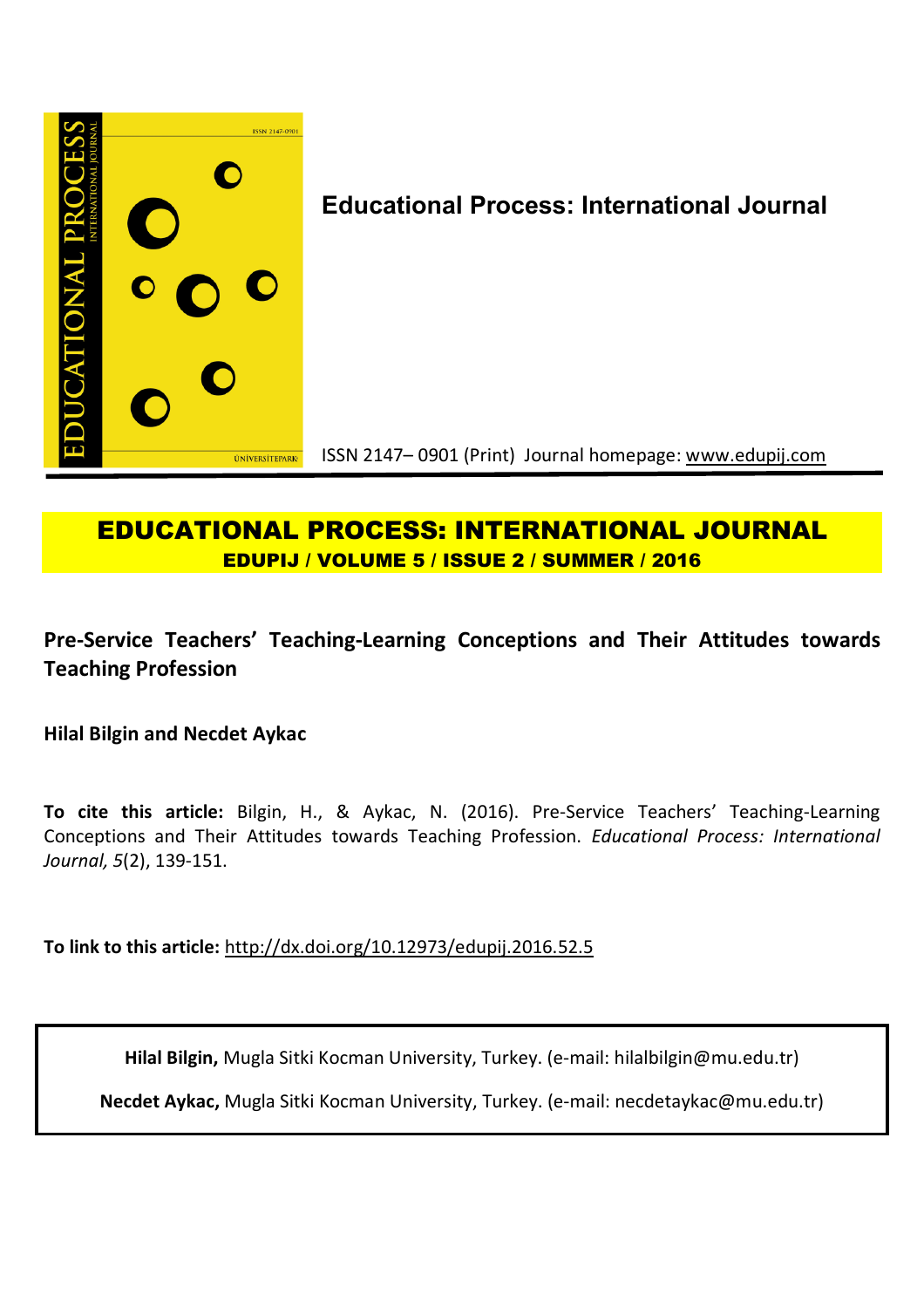## **Pre-Service Teachers' Teaching-Learning Conceptions and Their Attitudes towards Teaching Profession**

HILAL BILGIN and NECDET AYKAC

### **Abstract**

The aim of this study is to evaluate the teaching and learning conceptions of preservice teachers and their attitudes towards teaching profession in terms of some variables. The study was designed as a relational survey model. The sample of the study consists of 406 first grade and senior university students, namely pre-service teachers, studying in Turkey. Criterion sampling method was applied in order to select the participants. Data of the study was collected through the "Teaching-Learning Conceptions Scale" and "Attitudes towards Teaching Profession Scale". Descriptive statistics, t-test, ANOVA and correlation analyses were used to analyze the data. In order to analyze the data, descriptive statistics, t-test, ANOVA and correlation analyses were used. According to the results obtained from this study, pre-service teachers' constructivist teaching and learning conception are higher than their scores of traditional conception. Moreover, pre-service teachers' teaching and learning conceptions do not differ significantly in terms of gender and grade variables, whereas they differ significantly according to their departments. In addition, pre-service teachers' levels of professional attitude can be regarded as positive and their attitudes towards teaching profession differ significantly in terms of gender, grade and department variables. Lastly, it was concluded that there was a positive correlation between pre-service teachers' constructivist teaching, learning conceptions, and their attitudes towards teaching profession while a negative relationship was observed between their traditional conceptions and professional attitudes.

**Keywords:** teaching-learning conceptions, pre-service teachers, professional attitudes, teaching profession.

> **Erosset** DOI: 10.12973/edupij.2016.52.5 ………………………………………........….....………………………………...…………… EDUPIJ / ISSN 2147– 0901 © 2016 Copyright © 2016 by ÜNİVERSİTEPARK Limited edupij.com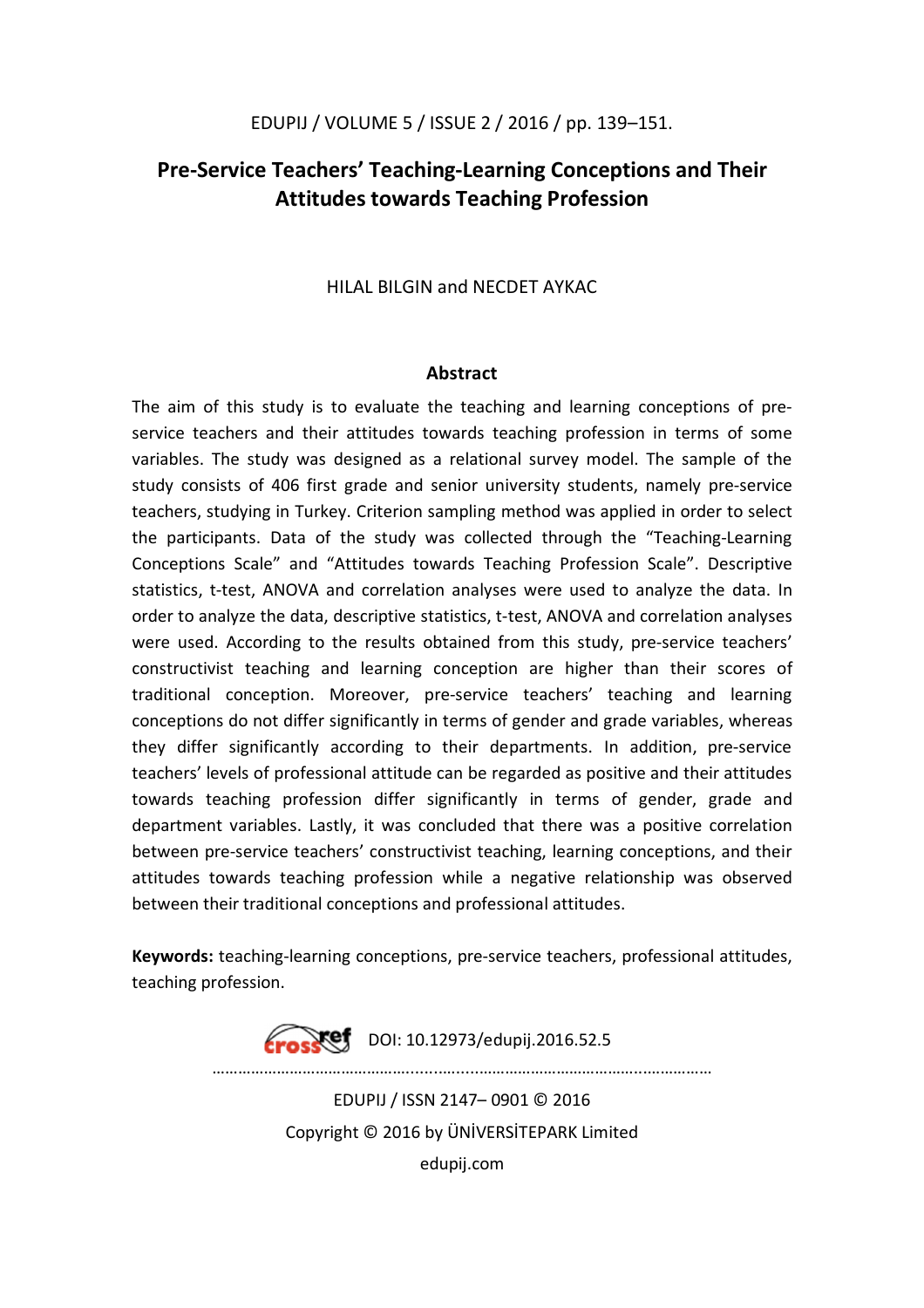#### **Introduction**

A country is required to have a qualified labor force in the first place in order to be regarded as one of the developed countries. Undoubtedly, reaching a qualified human source is considered to depend on creating a qualified educational system. Also, the success of the educational system is considerably attached to the quality of the trained teachers. Teaching profession is described as a professional field of occupation which has not only social, cultural, economic, scientific, and technological dimensions, but also requires academic study and professional formation based on exclusive specialized knowledge and skills (Erden, 1998). When the variables identifying teachers' behaviors are investigated and analyzed within the scope of organizational behavior, it can be indicated that one of the factors determining teachers' behaviors is the attitude of the individual who is performing the teaching profession towards his profession. Attitudes, one of the indicators of behavior, are regarded as valuable for research and investigation (Ustuner, 2006).

In this context, it is really important that pre-service teachers who will be teachers in the near future, have developed positive attitudes towards teaching profession as a result of their teacher training education and by this way, they will be able to perform their professions affectively by internalizing a teaching and learning conception appropriate for the current educational system. Positive attitudes towards teaching profession will probably affect all the components related with the teaching profession when pre-service teachers begin teaching (Can, 2010). Pre-service teachers having positive attitudes towards teaching profession are assumed to be successful teachers in each and every sense. Hence, Celikoz and Cetin (2004) remarked that when pre-service teachers have positive attitudes towards teaching profession, they will be able to perform their jobs and conduct their duties thoroughly, develop creative-thinking and research skills, motivate students more easily, transfer verbal and non-verbal messages to students satisfactorily, use the time effectively, and lastly, they will probably be more open to new ideas. That's why it is necessary that preservice teachers' attitudes towards teaching profession are investigated and their attitudes have changed from negative into positive where necessary (Semerci & Semerci, 2004). Higher education institutions which train teachers should have an objective to train successful, idealistic, and qualified teachers having effective teaching characteristics and positive attitudes towards teaching profession (Tekneci, 2010). From this aspect, it is quite important that pre-service teachers are trained well enough that they have both created their teaching and learning conceptions via their academic autonomy and also developed positive attitudes towards teaching profession.

The conceptions about teaching and learning can be defined as the preferences of teachers regarding the ways of teaching and learning (Chan & Elliot, 2004). In other words, teaching-learning conceptions refer to the beliefs held by teachers about their own educational applications (Chan, 2003). Generally, it can be identified that there are two main opposite teaching-learning conceptions in education (Schunk, 2008). These two opposite conceptions are called traditional and constructivist teaching and learning conceptions (Aypay, 2011). According to the traditional conception, one of the teaching-learning conceptions, teachers, being the unique source of information, transfer the information to students whereas students just receive this information without questioning (Ozden, 2003). Therefore, teachers having traditional conception apply teacher-oriented teaching strategies in their classes and regard students as the passive receivers of information (Chan & Elliot,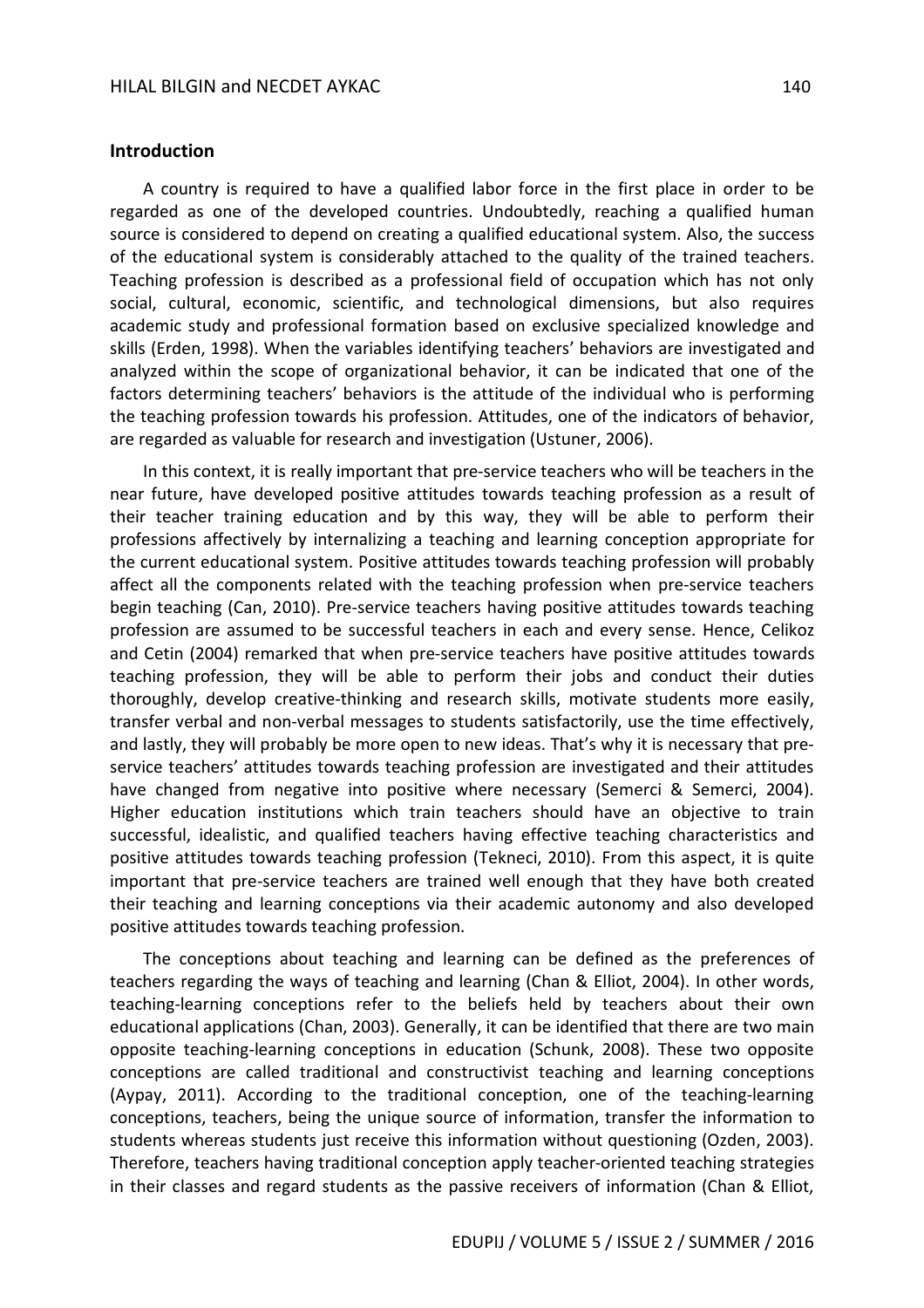#### HILAL BILGIN and NECDET AYKAC 141 141

2004; Hosgorur & Apikoglu, 2013). On the other hand, according to constructivist conception, the other teaching-learning conception, information cannot be identified to be independent from the individual. Constructivist learning involves an active process in which individuals build up new meanings by combining new ideas with their existing information (Jones & Araje, 2002). For the sake of the quality of education, it is really important for teachers and pre-service teachers to recognize their conceptions about teaching and learning before beginning their professional lives. Furthermore, there may be changes in the teaching-learning conceptions of pre-service teachers, who will be teachers in the near future, in parallel with the developments taking place in the field of education.

As new approaches have emerged in the field of education in recent years, a transition from traditional education approach to constructivist approach has been experienced and thereby, important steps have been taken in transferring from teacher-oriented to studentoriented approach. Together with these changes and developments, it can be estimated that there might have occurred some changes in teaching-learning conceptions of teachers and pre-service teachers and as a result, in their attitudes towards teaching profession. That's why it can be stated that determining the teaching and learning conceptions of pre-service teachers and their attitudes towards teaching profession may help to predict their success and job satisfaction before they actually start as teachers. Also, it can contribute to the efforts to develop and enhance teaching profession. Therefore, the aim of this current study is to evaluate the teaching and learning conceptions of pre-service teachers and their attitudes towards teaching profession in terms of three variables. In accordance with this primary aim, the research questions below were tried to be answered throughout the study:

- What are the levels of pre-service teachers' teaching and learning conceptions?
- Do pre-service teachers' teaching and learning conceptions differ significantly in terms of gender, grade, and department variables?
- What are the levels of pre-service teachers' attitudes towards teaching profession?
- Do pre-service teachers' attitudes towards teaching profession differ significantly in terms of gender, grade and department variables?
- Is there a significant relationship between pre-service teachers' teaching and learning conceptions and their attitudes towards teaching profession?

### **Methodology**

The research was conducted by using relational survey model (Karasar, 2005). Relational model is a research model type which aims to determine the existence of the simultaneous difference between two or more variables, or to indicate the degree of that difference (Cohen, Cohen, West, & Alken, 2003).

The population of this study consists of total 984 first grade and fourth grade university students, namely pre-service teachers studying in the Faculty of Education of Mugla Sitki Kocman University, Turkey, during the 2013-2014 academic year. The sample size was calculated as 276 for 95% confidence level. Taking into consideration that there might be a lower return rate or imprecise completion of scales, it was decided to apply the forms to 450 pre-service teachers studying in the departments of Turkish Language Teaching, Primary School Teaching, Social Sciences Teaching, Science Teaching, English Language Teaching, and German Language Teaching. Participants returned 406 valid forms and therefore the study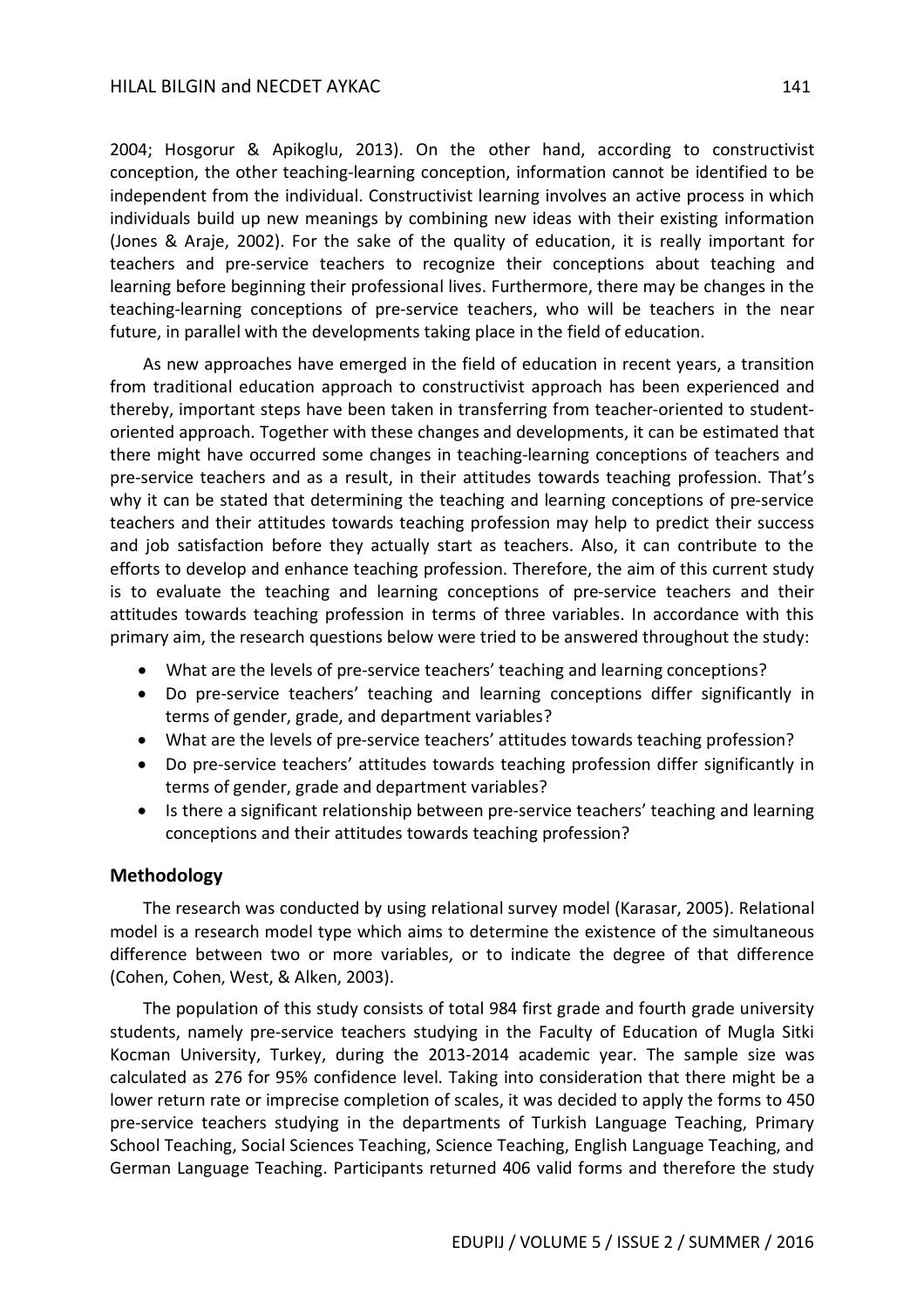was conducted with these valid forms. In identifying the sample, criterion sampling method was applied and the criterion was that the participants should be studying in either first grade or fourth grade in the Faculty of Education. The reason why first grade and senior students were chosen was in order to reveal whether or not there is a significant difference in the teaching and learning conceptions of pre-service teachers and their attitudes towards teaching profession between their first and last years of undergraduate education. The distribution of pre-service teachers in terms of *gender, grade* and *department* variables is given in Table 1.

|                  | Table 1. Demographic features of the participants |     |       |  |  |  |  |
|------------------|---------------------------------------------------|-----|-------|--|--|--|--|
| <b>Variables</b> | <b>Categories</b>                                 | N   | %     |  |  |  |  |
| Gender           | 1. Female                                         | 241 | 59.4  |  |  |  |  |
|                  | 2. Male                                           | 165 | 40.6  |  |  |  |  |
| Department       | 1. Turkish Language Teaching                      | 83  | 20.4  |  |  |  |  |
|                  | 2. Primary School Teaching                        | 90  | 22.2  |  |  |  |  |
|                  | 3. Social Sciences Teaching                       |     | 18.5  |  |  |  |  |
|                  | 4. Science Teaching                               |     | 13.3  |  |  |  |  |
|                  | 5. English Language Teaching                      | 53  | 13.1  |  |  |  |  |
|                  | 6. German Language Teaching                       | 51  | 12.6  |  |  |  |  |
| Grade            | 1. First Grade                                    | 211 | 52.0  |  |  |  |  |
|                  | 2. Fourth Grade                                   | 195 | 48.0  |  |  |  |  |
|                  | Total                                             | 406 | 100.0 |  |  |  |  |

In this study, the data was collected through the "Teaching-Learning Conceptions Scale" and the "Attitudes towards Teaching Profession Scale".

The Teaching-Learning Conceptions Scale, which was developed by Chan and Elliot (2004) and adapted into Turkish by Aypay (2011), is a 5-point, Likert-type scale consisting of 30 items. The confirmatory factor analysis results of the scale demonstrate that the scale has acceptable values (GFI .93; AGFI .91; RMR .50; RMSEA .54). The Cronbach's Alpha internal consistency coefficient of the total scale was calculated as .84. Moreover, Cronbach's Alpha internal consistency coefficient for the first dimension, namely constructivist teachinglearning conception was calculated as .88 and .83 for the second dimension, namely traditional teaching-learning conception (Aypay, 2011). For this study, Cronbach's Alpha internal consistency coefficient of the scale was calculated as .82 for the total scale, .74 for the first dimension, and .84 for the second dimension.

The Attitudes towards Teaching Profession Scale, which was developed by Cetin (2006), is a 5-point, Likert-type scale consisting of 35 items, 15 of which are negative and 20 positive. The lowest score that can be gathered from this scale is 35, whereas the highest one is 175. Scores above 119 are regarded as positive attitude; scores in the range 92-119 as neutral, and scores below 92 as negative attitude towards teaching profession. The scale has three dimensions called as affection, value, and harmony, and both total points and dimensional points can be calculated. The Cronbach's Alpha internal consistency coefficient was calculated as .95 for the total scale, .95 for the dimension of affection, .81 for the dimension of value, and .76 for the dimension of harmony. For this study, Cronbach's Alpha internal consistency coefficient was calculated as .96 for the total scale, .95 for the dimension of affection, .91 for the dimension of value, and .81 for the dimension of harmony.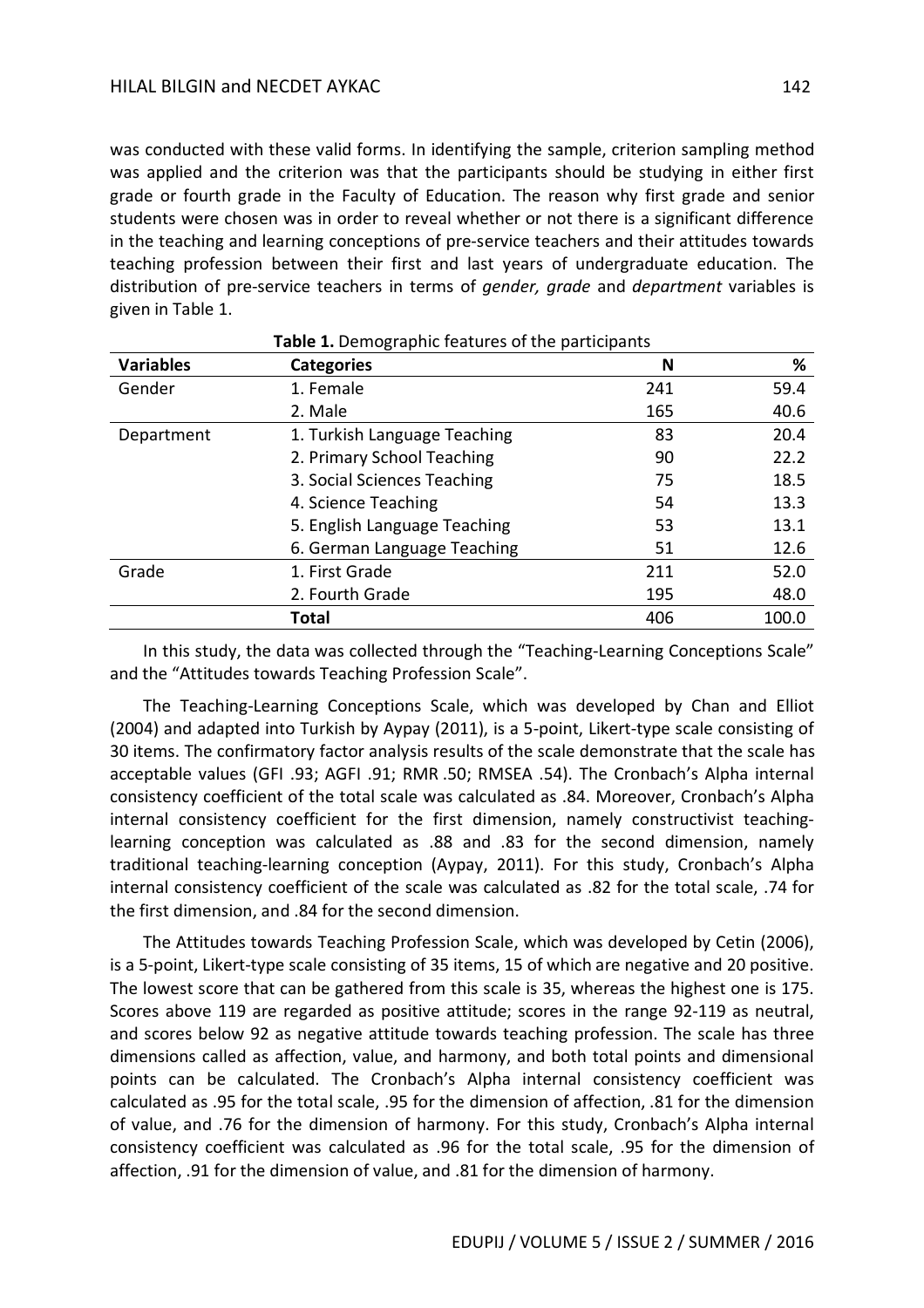After determining that all the variables distribute normally via Kolmogrow Smirnov test, descriptive statistics, t-test for dual comparisons, and one-way analysis of variance (ANOVA) for comparisons of three or more variables, were used in order to evaluate the teaching and learning conceptions of pre-service teachers and their attitudes towards teaching profession in terms of gender, grade, and department variables. For significant F values, Scheffe test was used so as to determine the source of significant difference. The significance level was accepted to be .05 for all the statistical analyses. In addition, Pearson correlation coefficient was used to determine the relationship between the teaching and learning conceptions of pre-service teachers and their attitudes towards teaching profession. Correlation coefficient as an absolute value, ranging from 0.70 to 1.00 was considered as a high correlation, 0.69 to 0.30 as moderate correlation, and 0.29 to 0.00 as a low correlation (Buyukozturk, 2009).

## **Findings**

In this section, the findings have been presented by statistical analyses of the data collected. Firstly, the levels of pre-service teachers' teaching and learning conceptions and their attitudes towards teaching profession with dual and multiple comparisons in terms of gender, grade and department variables are revealed. Then, it is aimed to determine to what extent pre-service teachers' teaching and learning conceptions and their attitudes towards teaching profession correlate with each other.

In order to determine the levels of pre-service teachers' teaching and learning conceptions, descriptive statistics regarding both dimensions of teaching and learning conceptions' were analyzed, as shown in Table 2.

| <b>Table 2.</b> Descriptive Statistics of Pre-service Teachers Teaching and Learning Conceptions |     |       |       |
|--------------------------------------------------------------------------------------------------|-----|-------|-------|
| <b>Dimensions</b>                                                                                |     | м     |       |
| Constructivist                                                                                   | 406 | 51.96 | 6.96  |
| Traditional                                                                                      | 406 | 49.32 | 11.38 |

**Table 2.** Descriptive Statistics of Pre-service Teachers' Teaching and Learning Conceptions

When Table 2 is investigated, it can be indicated that the scores of pre-service teachers' constructivist teaching and learning conception (M=51.96, S=6.96) are higher than their scores for traditional conception (M=49.32, S=11.38). Moreover, in order to determine whether or not pre-service teachers' teaching and learning conceptions differ significantly in terms of *gender* and *grade* variables, t-test was applied and the related results are given in Table 3.

**Table 3.** Comparisons of Teaching and Learning Conceptions in terms of Gender and Grade Variables

|        |                   |                  | Validules |       |       |     |      |     |
|--------|-------------------|------------------|-----------|-------|-------|-----|------|-----|
|        | <b>Dimensions</b> | <b>Variables</b> | n         | M     | S     | sd  |      | p   |
| Gender |                   | Female           | 241       | 52.47 | 6.35  | 404 | 1.77 | .07 |
|        | Constructivist    | Male             | 165       | 51.22 | 7.74  |     |      |     |
|        | Traditional       | Female           | 241       | 48.81 | 10.76 | 404 | 1.08 | .27 |
|        |                   | Male             | 165       | 50.06 | 12.24 |     |      |     |
| Grade  |                   | First grade      | 211       | 51.68 | 6.85  | 404 | .85  | .39 |
|        | Constructivist    | Fourth grade     | 195       | 52.27 | 7.09  |     |      |     |
|        |                   | First grade      | 211       | 49.82 | 10.52 | 404 | .92  | .35 |
|        | Traditional       | Fourth grade     | 195       | 48.77 | 12.25 |     |      |     |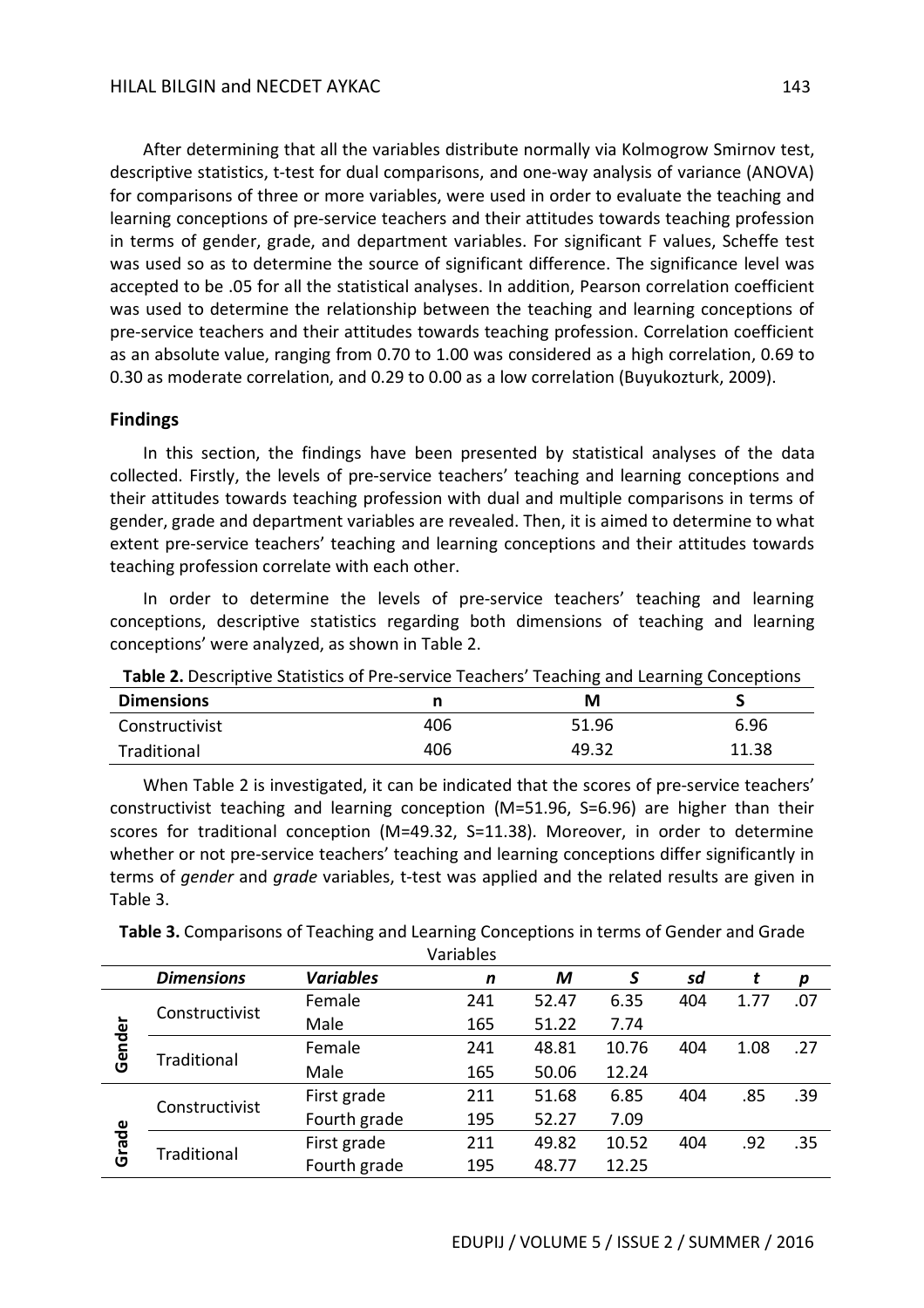When Table 3 is analyzed, it can be stated that in terms of gender variable, there is no significant difference for pre-service teachers' constructivist teaching and learning conceptions  $(t_{(404)} = 1.77: p>0.05)$ , or for traditional conceptions  $(t_{(404)} = 1.08: p>0.05)$ . Moreover, it can be remarked that the scores of pre-service teachers' teaching and learning conceptions do not differ significantly in terms of grade variable for both of the dimensions (Constructivist conception;  $t_{(404)} = .85$ : p>.05 and traditional conception;  $t_{(404)} = .92$ : p>.05).

In order to examine whether or not pre-service teachers' teaching and learning conceptions differ significantly in terms of department variable, one-way analysis of variance (ANOVA) was applied and the related results are shown in Table 4.

| <b>Dimensions</b> | <b>Variable</b>    | n  | M     | S     | sd        | F     | p    | <b>Difference</b> |         |
|-------------------|--------------------|----|-------|-------|-----------|-------|------|-------------------|---------|
|                   | 1. Turkish Lang.   | 83 | 52.38 | 6.95  | $5 - 400$ | 4.21  | .00. | $6 - 2$           |         |
|                   | 2. Primary School  | 90 | 53.55 | 5.53  |           |       |      | $6 - 5$           |         |
|                   | 3. Social Sciences | 75 | 51.36 | 7.47  |           |       |      |                   |         |
|                   | 4. Science         | 54 | 50.48 | 5.90  |           |       |      |                   |         |
| Constructivist    | 5. English Lang.   | 53 | 53.75 | 8.86  |           |       |      |                   |         |
|                   | 6. German Lang.    | 51 | 49.07 | 6.21  |           |       |      |                   |         |
| Traditional       | 1. Turkish Lang.   | 83 | 48.67 | 10.39 | $5 - 400$ | 16.76 | .00  | $5 - 1$           | $6 - 1$ |
|                   | 2. Primary School  | 90 | 48.34 | 10.75 |           |       |      | $5 - 2$           | $6 - 2$ |
|                   | 3. Social Sciences | 75 | 51.17 | 12.04 |           |       |      | $5 - 3$           | $6 - 3$ |
|                   | 4. Science         | 54 | 50.90 | 9.60  |           |       |      | $5-4$             | $6 - 4$ |
|                   | 5. English Lang.   | 53 | 30.64 | 9.32  |           |       |      | $5-6$             |         |
|                   | 6. German Lang.    | 51 | 57.74 | 9.08  |           |       |      |                   |         |

**Table 4.** Comparison of Teaching and Learning Conceptions in terms of Department Variable

When Table 4 is investigated, it can be stated that the highest scores in the dimension of constructivist teaching and learning conception belonged to the pre-service teachers studying in English Language Teaching department (M**=**53.75, S=5.53), whereas pre-service teachers in German Language Teaching department had the lowest scores (M**=**49.07, S=6.21). Similarly, for the dimension of traditional teaching and learning conception, preservice teachers studying in German Language Teaching department had the highest scores (M**=**57.74, S=9.08), while the lowest scores belonged to pre-service teachers of English Language Teaching (M**=**30.64, S=9.32). Moreover, it can be asserted that in terms of department variable, pre-service teachers' teaching and learning conceptions differ significantly for both of the dimensions (Constructivist conception;  $F_{(5-400)}=4.211$ : p<.05 and traditional conception;  $F_{(5-400)}=16.760$ : p<.05). According to Scheffe test applied so as to determine the source of significant difference, it was concluded that in the dimension of constructivist teaching and learning conception, there was a significant difference between German Language Teaching, and both Primary School Teaching and English Language Teaching. Moreover, in the dimension of traditional teaching and learning conception, the significant difference was observed to be between English Language Teaching Department and all the other departments, and also between German Language Teaching departments and all the others.

On the other hand, in order to determine the levels of pre-service teachers' attitudes towards teaching profession, descriptive statistics regarding all the dimensions of attitudes towards teaching profession were analyzed, and the results are given in Table 5.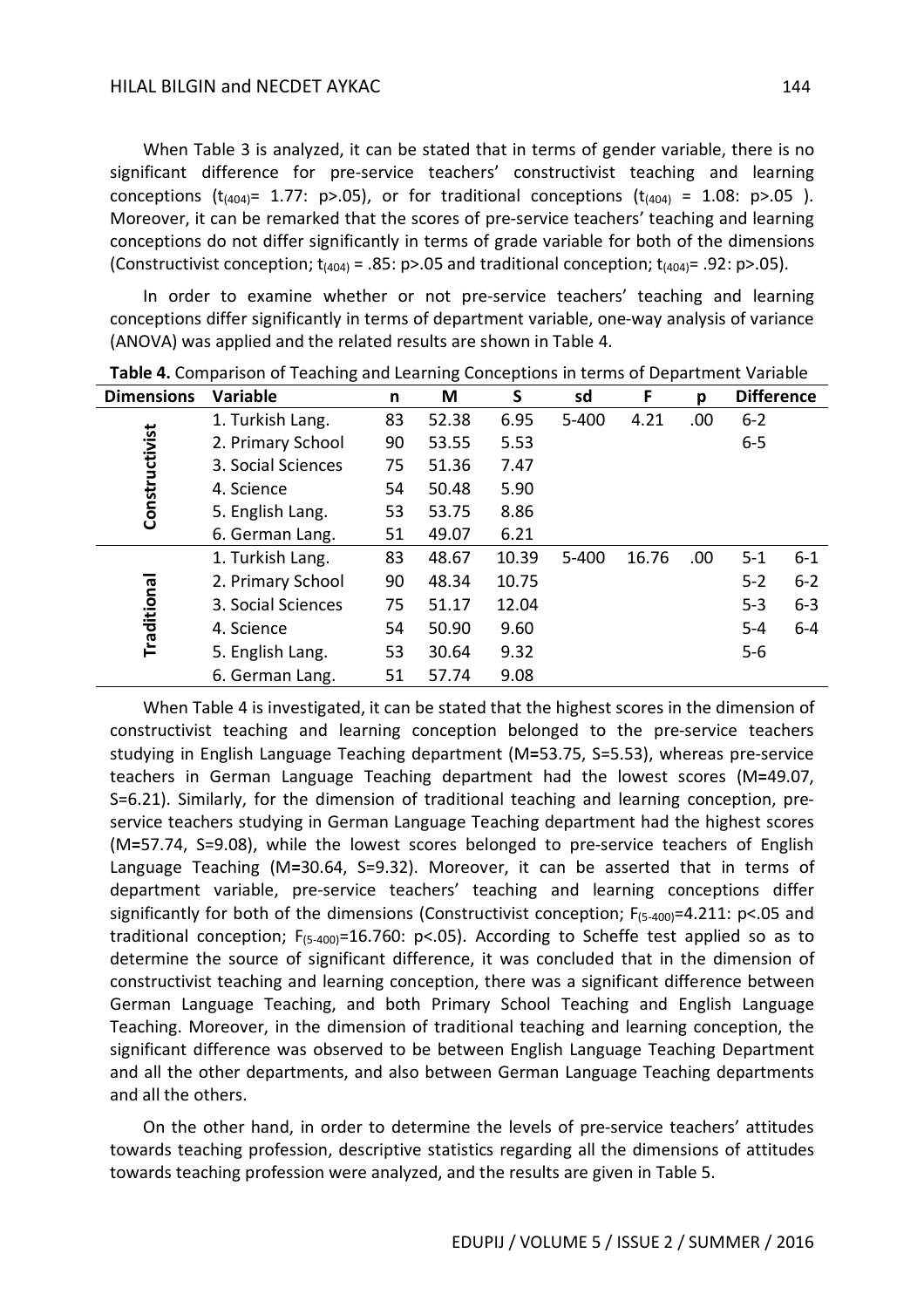| <b>Dimensions</b> | n   | М      |       |  |
|-------------------|-----|--------|-------|--|
| Affection         | 406 | 81.36  | 19.68 |  |
| Value             | 406 | 34.11  | 6.59  |  |
| Harmony           | 406 | 18.27  | 4.77  |  |
| Total             | 406 | 133.75 | 28.45 |  |

**Table 5.** Descriptive Statistics of Pre-service Teachers' Attitudes towards Teaching Profession

When Table 5 is investigated, pre-service teachers' professional attitude level can obviously be regarded as positive (M =133.75, S=28.45), since scores higher than 119 can be classified as positive according to the Attitudes towards Teaching Profession Scale. In addition, so as to determine whether or not pre-service teachers' professional attitudes differ significantly in terms of *gender* and *grade* variables, t-test was applied and related results are given in Table 6.

**Table 6.** Comparisons of Attitudes towards Teaching Profession in terms of Gender and

|        | <b>Dimensions</b> | <b>Variables</b> | n   | S      | S     | sd  | t    | p    |
|--------|-------------------|------------------|-----|--------|-------|-----|------|------|
|        |                   | Female           | 241 | 84.58  | 19.01 | 404 | 4.05 | .00. |
|        | Affection         | Male             | 165 | 47.66  | 19.75 |     |      |      |
|        | Value             | Female           | 241 | 35.12  | 5.99  | 404 | 3.79 | .00  |
|        |                   | Male             | 165 | 32.64  | 7.15  |     |      |      |
| Gender |                   | Female           | 241 | 18.97  | 4.58  | 404 | 3.62 | .00. |
|        | Harmony           | Male             | 165 | 17.25  | 4.86  |     |      |      |
|        | Total             | Female           | 241 | 138.68 | 27.04 | 404 | 4.30 | .00. |
|        |                   | Male             | 165 | 126.56 | 29.00 |     |      |      |
|        | Affection         | First grade      | 211 | 84.11  | 17.89 | 404 | 2.96 | .00. |
|        |                   | Fourth grade     | 195 | 78.38  | 21.09 |     |      |      |
|        | Value             | First grade      | 211 | 34.89  | 5.43  | 404 | 2.47 | .01  |
| Grade  |                   | Fourth grade     | 195 | 33.28  | 7.58  |     |      |      |
|        | Harmony           | First grade      | 211 | 19.07  | 4.46  | 404 | 3.54 | .00. |
|        |                   | Fourth grade     | 195 | 17.41  | 4.95  |     |      |      |
|        | Total             | First grade      | 211 | 138.08 | 25.13 | 404 | 3.22 | .00. |
|        |                   | Fourth grade     | 195 | 129.08 | 31.04 |     |      |      |

When Table 6 is analyzed, it can be asserted that in terms of gender variable, there is a significant difference both in the total scale  $(t_{(404)}= 4.30: p<0.05)$  and the dimensions of professional attitudes (for affection,  $t_{(404)} = 4.05$ : p<.05; for value,  $t_{(404)} = 3.79$ : p<.05, for harmony,  $t_{(404)} = 3.62$ : p<.05). When the arithmetic means of females and males are investigated, it can be stated that the difference is in favor of the females. Furthermore, it can be remarked that in terms of gender variable, pre-service teachers' attitudes towards teaching profession differ significantly, not only for the total scale  $(t_{(404)} = 3.22: p<.05)$ , but also for the dimensions of attitudes towards teaching profession (for affection,  $t_{(404)} = 2.96$ : p<.05; for value,  $t_{(404)}=2.47$ : p<.05, for harmony,  $t_{(404)}=3.54$ : p<.05). When the arithmetic means are investigated, it can be stated that the difference is in favor of first grade preservice teachers.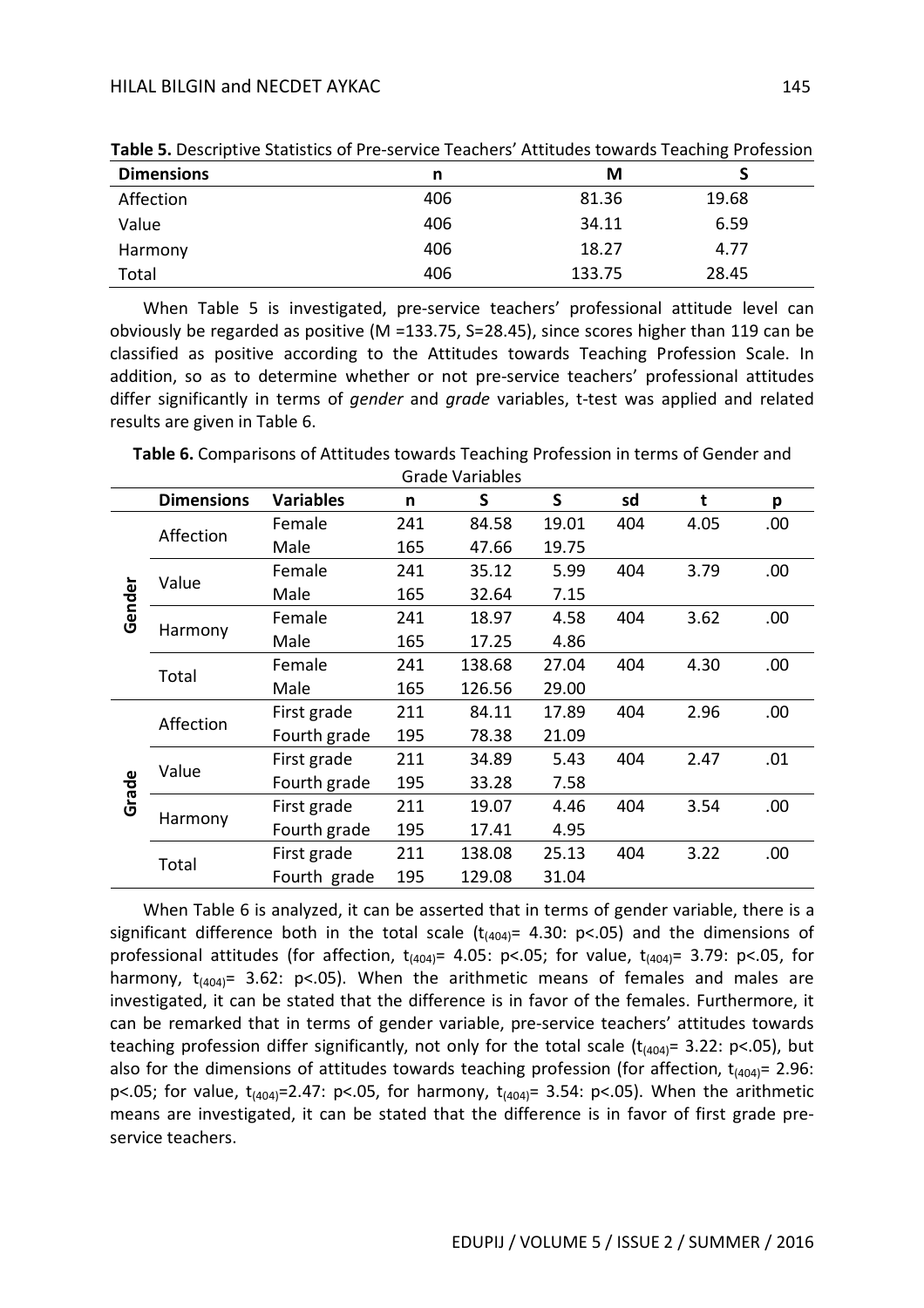Furthermore, in order to examine whether or not pre-service teachers' professional attitudes differ significantly in terms of department variable, one-way analysis of variance (ANOVA) was applied and the related results are shown in Table 7.

|                   |                    |   | vanavie |              |           |      |      |         |                   |
|-------------------|--------------------|---|---------|--------------|-----------|------|------|---------|-------------------|
| <b>Dimensions</b> | <b>Variable</b>    | n | M       | $\mathsf{S}$ | sd        | F    | p    |         | <b>Difference</b> |
|                   | 1. Turkish Lang.   | 8 | 80.17   | 19.93        | $5 - 400$ | 8.34 | .00  | $6 - 1$ |                   |
|                   | 2. Primary School  | 9 | 82.59   | 17.99        |           |      |      | $6 - 2$ |                   |
| Affection         | 3. Social Sciences | 7 | 81.45   | 15.96        |           |      |      | $6 - 3$ |                   |
|                   | 4. Science         | 5 | 83.24   | 15.29        |           |      |      | $6 - 4$ |                   |
|                   | 5. English Lang.   | 5 | 91.70   | 19.03        |           |      |      | $6 - 5$ |                   |
|                   | 6. German Lang.    | 5 | 68.29   | 24.74        |           |      |      |         |                   |
|                   | 1. Turkish Lang.   | 8 | 34.99   | 5.45         | $5 - 400$ | 18.5 | .00. | $6 - 1$ |                   |
| Value             | 2. Primary School  | 9 | 35.19   | 4.54         |           |      |      | $6 - 2$ |                   |
|                   | 3. Social Sciences | 7 | 33.60   | 5.67         |           |      |      | $6 - 3$ |                   |
|                   | 4. Science         | 5 | 35.54   | 4.64         |           |      |      | $6 - 4$ |                   |
|                   | 5. English Lang.   | 5 | 37.06   | 5.48         |           |      |      | $6 - 5$ |                   |
|                   | 6. German Lang.    | 5 | 27.02   | 9.95         |           |      |      |         |                   |
|                   | 1. Turkish Lang.   | 8 | 17.85   | 4.80         | $5 - 400$ | 4.79 | .00  | $6-5$   |                   |
|                   | 2. Primary School  | 9 | 18.05   | 4.46         |           |      |      |         |                   |
|                   | 3. Social Sciences | 7 | 17.95   | 4.42         |           |      |      |         |                   |
| Harmony           | 4. Science         | 5 | 19.24   | 4.05         |           |      |      |         |                   |
|                   | 5. English Lang.   | 5 | 20.55   | 4.65         |           |      |      |         |                   |
|                   | 6. German Lang.    | 5 | 16.45   | 5.65         |           |      |      |         |                   |
|                   | 1. Turkish Lang.   | 8 | 133.01  | 27.11        | $5 - 400$ | 10.7 | .00  | $5 - 1$ | $6-1$             |
|                   | 2. Primary School  | 9 | 135.83  | 24.52        |           |      |      | $5 - 3$ | $6 - 2$           |
| Total             | 3. Social Sciences | 7 | 133.00  | 23.76        |           |      |      |         | $6 - 3$           |
|                   | 4. Science         | 5 | 138.02  | 20.95        |           |      |      |         | $6 - 4$           |
|                   | 5. English Lang.   | 5 | 149.30  | 25.89        |           |      |      |         | $6 - 5$           |
|                   | 6. German Lang.    | 5 | 111.76  | 38.78        |           |      |      |         |                   |

**Table 7.** Comparison of Attitudes towards Teaching Profession in terms of Department Variable

When Table 7 is investigated, it can be expressed that the highest scores for both the total scale (M**=**149.30, S=25.89), and all the dimensions, namely affection (M**=**91.70, S=19.03), value (M**=**37.06, S=5.48), and harmony (M**=**20.55, S=4.65), belong to the preservice teachers from the English Language Teaching Department. However, pre-service teachers studying German Language Teaching have the lowest scores, not only in the total scale (M**=**111.76, S=38.78), but also for the dimensions of affection (M**=**68.29, S=24.74), value (M**=**27.02, S=9.95), and harmony (M**=**16.45, S=5.65). Furthermore, it can be asserted that in terms of the department variable, pre-service teachers' attitudes towards teaching profession differ significantly, not only for the total scale ( $F_{(5-400)}$ =10.78: p<.05), but also for the dimensions of affection ( $F_{(5-400)}=8.34$ : p<.05), value ( $F_{(5-400)}=18.57$ : p<.05), and harmony  $(F_{(5-400)}=4.79: p<.05)$ . According to the Scheffe test, applied so as to determine the source of significant difference, it can be indicated that there is a significant difference between German Language Teaching and all the other departments, both in the total scale and the dimension of affection and value. Moreover, for the total scale, there is also a significant difference between English Language Teaching and both Turkish Language Teaching and Social Sciences Teaching. However, for the dimension of harmony, there is only a significant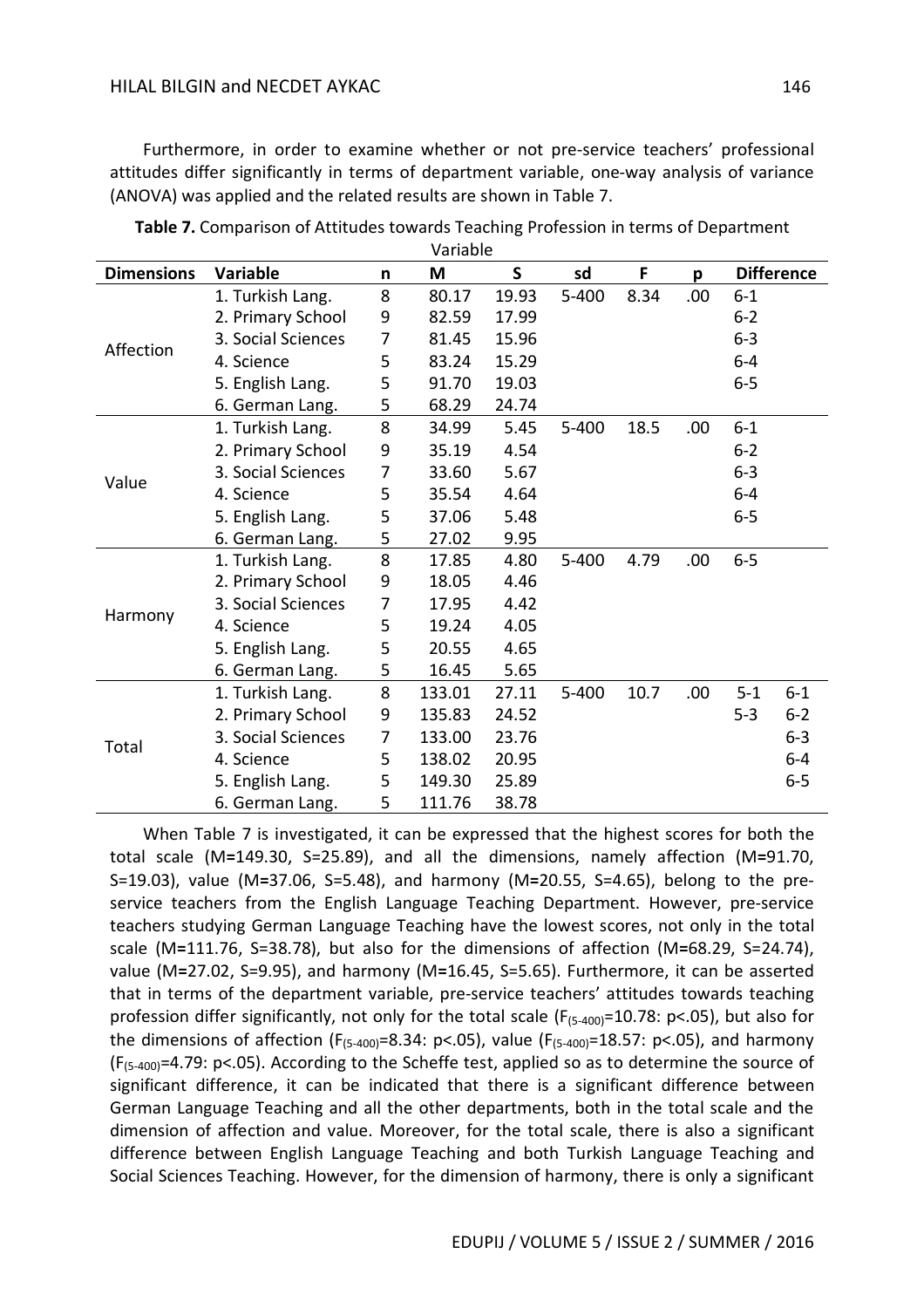difference between German Language Teaching and English Language Teaching departments.

In order to determine the relationship between the teaching and learning conceptions of pre-service teachers and their attitudes towards teaching profession, Pearson correlation coefficient was calculated, and the related results are shown in Table 8.

| Table 8. The Relationship between Teaching-Learning Conceptions and Attitudes towards |
|---------------------------------------------------------------------------------------|
| <b>Teaching Profession</b>                                                            |

| <b>Teaching-Learning Conceptions</b> | <b>Constructivist</b><br>Conception | <b>Traditional</b><br>Conception |  |
|--------------------------------------|-------------------------------------|----------------------------------|--|
| <b>Attitudes Towards Teaching</b>    | $.363**$                            | $-.274**$                        |  |
| (Total)                              |                                     |                                  |  |
| $*$ p<.01                            |                                     |                                  |  |

When Table 8 is investigated, it can be asserted that there is a low, negative, and significant correlation between pre-service teachers' traditional teaching and learning conceptions, and their attitudes towards teaching profession (r= -.257, p<.01). However, the relationship between pre-service teachers' constructivist teaching and learning conceptions and their attitudes towards teaching profession was found to be moderate, positive and significant (r= .363, p<.01).

### **Conclusion and Discussion**

The aim of this study was to evaluate the teaching and learning conceptions of preservice teachers and their attitudes towards teaching profession in terms of three variables. Firstly, according to the results, it was asserted that the scores of pre-service teachers' constructivist teaching and learning conceptions were higher than their scores for traditional conceptions. Similarly, the studies of Aypay (2011) and Oguz (2011) concluded that preservice teachers internalized constructivist teaching and learning conceptions more when compared to traditional conception. This result can be regarded as a positive indicator when the fact that a student-oriented constructivist approach has been attempted within the educational system in recent years. Moreover, it is obvious that pre-service teachers' taking a constructivist approach in the process of becoming teachers will surely play an important role in the quality and effectiveness of the educational process. In addition, it was concluded that there was no significant difference between the teaching and learning conceptions of female and male pre-service teachers. In other words, it can be remarked that the genders of pre-service teachers did not have an effect on their teaching and learning conceptions. There are some studies in the literature (e.g., Ellez & Sezgin, 2002; Oguz, 2011; Ogurlu, 2015) which support this result, whereas there was one study (Aypay, 2011) which determined that teaching and learning conceptions differ significantly in terms of gender.

Another result obtained from this study is that in terms of department variable, both pre-service teachers' teaching and learning conceptions and their attitudes towards teaching profession differ significantly. Similarly, Bulut (2009) and Oral (2004) concluded in their studies that pre-service teachers' professional attitudes differ significantly in terms of their department. The results demonstrated clearly that for constructivist teaching and learning conception, pre-service teachers studying in the English Language Teaching Department had the highest scores, whereas pre-service teachers in the German Language Teaching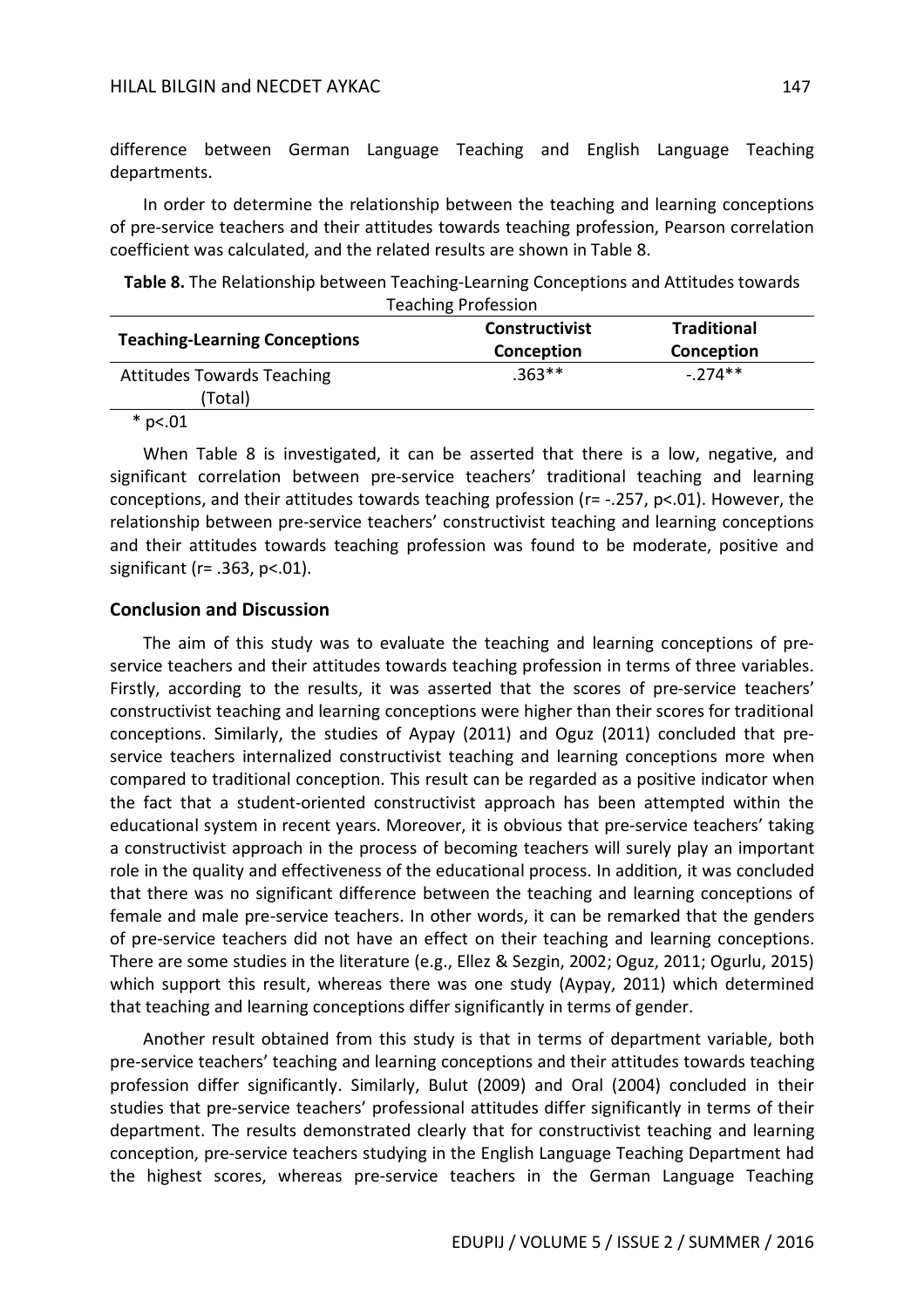Department had the lowest. Similarly, the highest scores gathered from the Attitudes towards Teaching Profession Scale belonged to pre-service teachers from the English Language Teaching Department, while the lowest belonged to the German Language Teaching Department. The reasons why these findings were obtained might be because of the fact that students are required to achieve higher points in the University Entrance Exam for English Language Teaching when compared to all the other departments in the Faculty of Education. Additionally, pre-service teachers of English Language Teaching are more likely to be appointed to their profession than their peers from other departments. As appointment anxiety of pre-service teachers in English Language Teaching is lower when compared to other departments, they might have developed more positive attitudes towards their profession. Moreover, it can be regarded as a natural outcome that pre-service teachers

studying in the English Language Teaching Department internalized constructivist teaching and learning conception more as a result of the fact that they were able to observe the application of active teaching methods and techniques of constructivist approach applied by their instructors as a part of language teaching.

The other important result obtained from this study is that the general attitude of preservice teachers towards their profession was positive. This finding can be supported by the results of the studies conducted by Bedel (2008), Kaya and Buyukkasap (2005), Ustun, Erkan and Akman (2004). When the fact that it is required to love the profession, give value to it and develop positive attitudes towards it so as to perform the profession in a successful and effective way is taken into consideration, pre-service teachers participated in this study will probably be successful, effective and qualified teachers, who will put a great deal of effort into conducting their profession. In other words, it can be stated that developing positive professional attitudes is a prerequisite for pre-service teachers to be effective, qualified and successful teachers in the near future.

Furthermore, it was concluded from the study that in terms of gender, pre-service teachers' attitudes towards their profession differed significantly in favor of females, both for the total scale and the dimensions of affection, value, and harmony. In the literature, there similar studies were found promoting this result such as the studies of Capa and Cil (2000), Durmusoglu, Yanık and Akkoyunlu (2009), Oral (2004), and Terzi and Tezci (2007), since they also concluded in their studies that in terms of gender, pre-service teachers professional attitudes demonstrated a significant difference in favor of females. This condition can be said to be resulting from the fact that teaching profession is regarded as the most appropriate job for females due to social point of view on gender. Also, another factor pertinent for females to develop more positive attitudes towards teaching when compared to males might be because of their belief that they can maintain both their family lives and professional lives most suitably through teaching profession. Moreover, it was expressed in the study that first grade students' professional attitude scores were higher than those of senior students. This result can be regarded as conflicting because normally the expected result would be that senior students who had participated in courses and applications about the teaching profession for four years would have had more positive attitudes towards their professions when compared to their junior peers. However, reasons such as the fact that pre-service teachers have ever-mounting appointment anxiety (to be placed as teachers), or the teaching and learning process might not satisfy their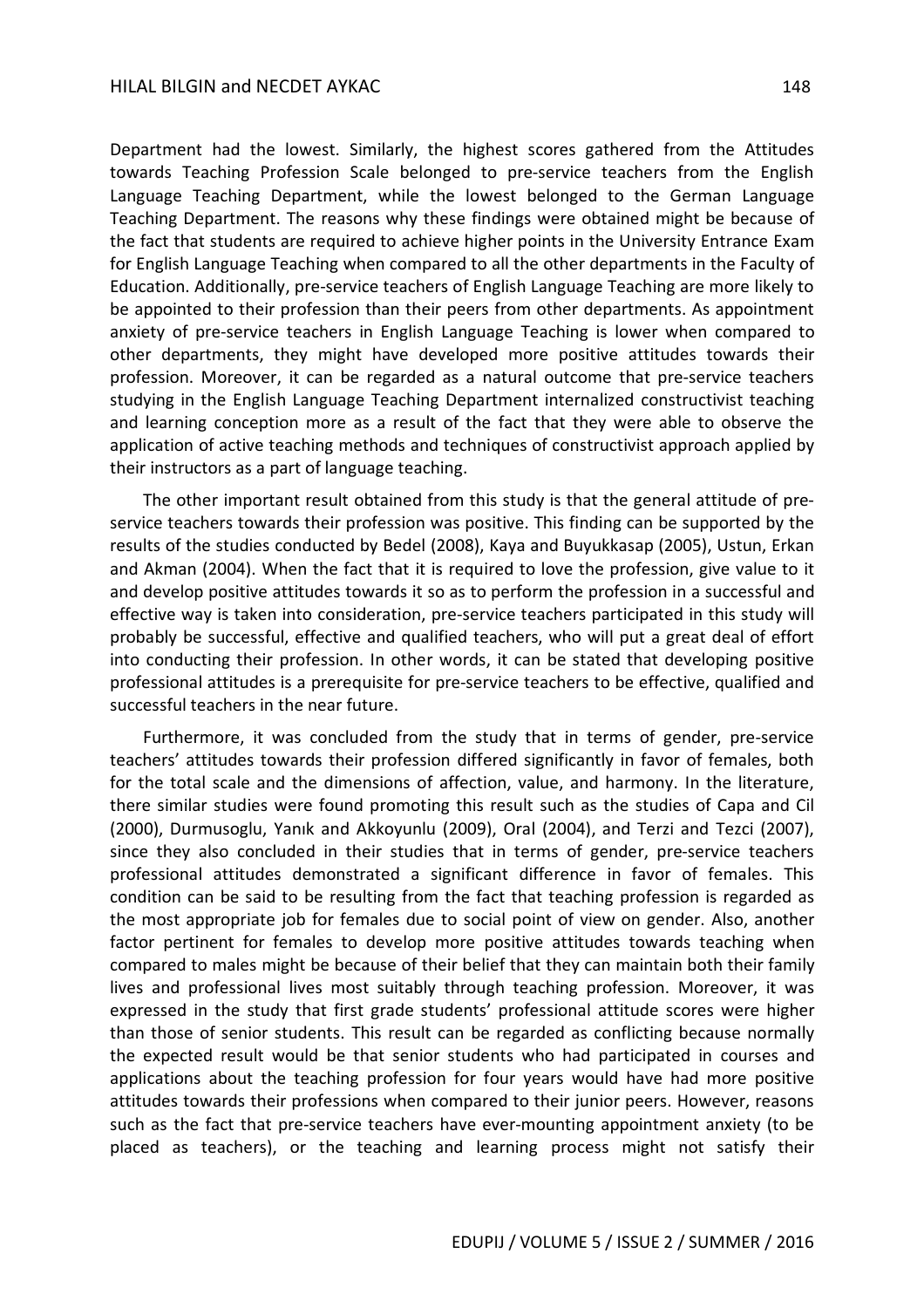#### HILAL BILGIN and NECDET AYKAC 149

expectations, could have an effect in decreasing the level of positive attitudes of pre-service teachers towards their profession.

On the other hand, it was concluded that there was a positive correlation between preservice teachers' constructivist teaching and learning conceptions and their attitudes towards teaching profession, whereas there was a negative relationship between teachers' traditional teaching and learning conceptions and their professional attitudes. According to these results, it can be asserted that constructivist teaching and learning conception is an important predictor for the attitude towards teaching as a profession. In other words, it was determined that the professional attitude scores of pre-service teachers who indigenized constructivist teaching and learning conception was higher, however, professional attitude scores of pre-service teachers having constructivist teaching and learning conception was lower. In that sense, it can be indicated that developing constructivist teaching conception for pre-service teachers, who are expected and required to demonstrate positive attitudes towards teaching profession, is indeed rather important.

When the results obtained from this study are evaluated, it can be recommended that the current structure of the Faculties of Education should be run through and enhanced by maintaining the necessary developments in order to provide opportunity for constructivist teaching and learning conception. Moreover, in order to eradicate the problem of appointment for teachers, which results in decreasing pre-service teachers' attitudes towards the teaching profession, students should be accepted into Faculties of Education based on the needs and also situations for appointment should be enhanced. In addition, pre-service teachers are required to be provided with opportunity to experience active teaching methods and techniques which enable students to actively engage in learning and which are undoubtedly required for maintaining constructivist approach in classes. Lastly, further qualitative or quantitative studies should be conducted in order to reveal the factors which have an effect in pre-service teachers' developing negative attitudes towards teaching profession and steps should be taken so as to seek solutions to this problem.

#### **Notes**

Corresponding author: HILAL BILGIN

This study was presented as oral presentation in the  $3<sup>rd</sup>$  National Curriculum and Instruction Congress organized by Gaziantep University.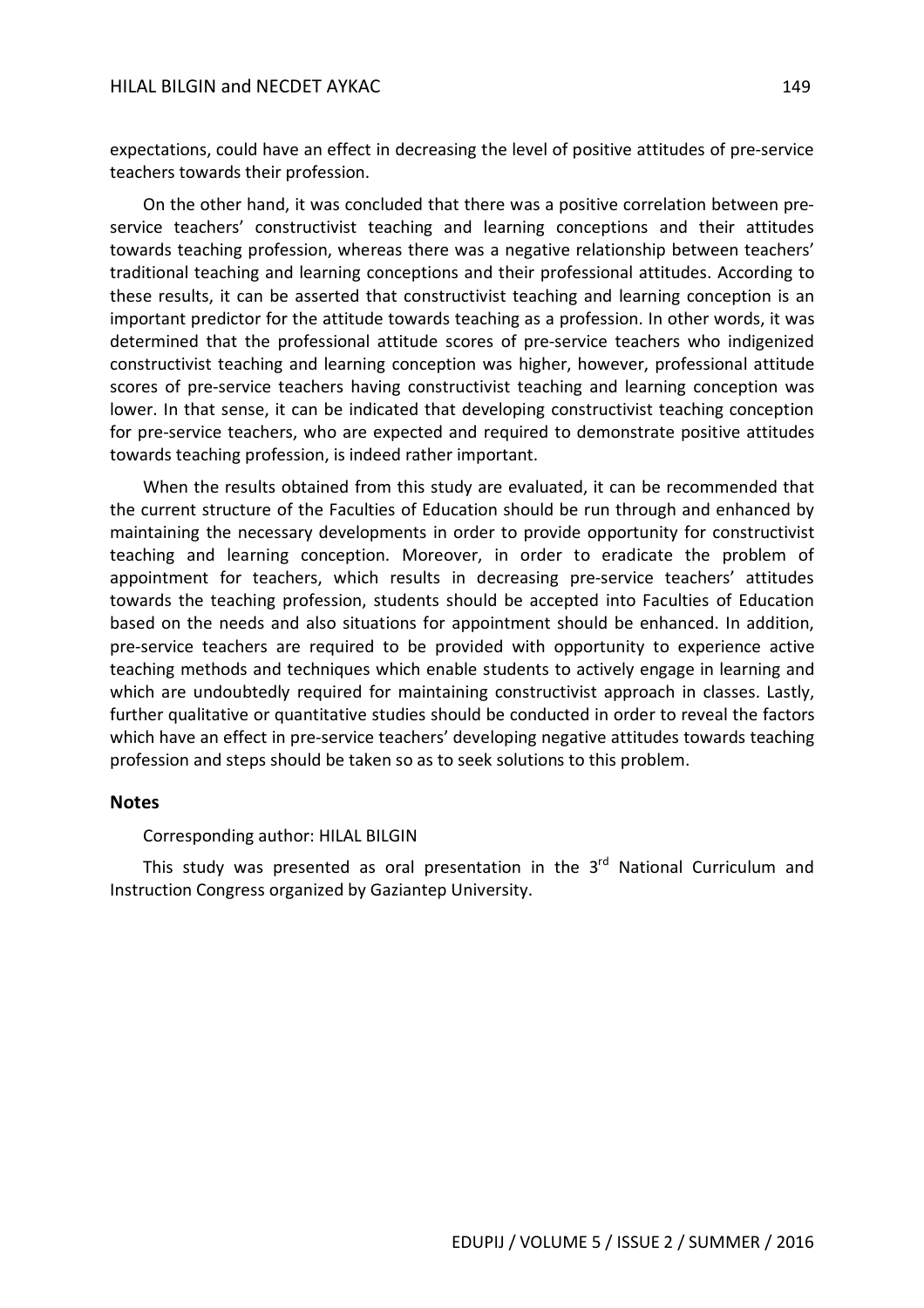## **References**

- Aypay, A. (2011). The Adaptation of the Teaching-Learning Conceptions Questionnaire and Its Relationships with Epistemological Beliefs. *Educational Sciences: Theory & Practice*, *11*(1), 7-29.
- Bedel, E. F. (2008). Interactions among Attitudes toward Teaching and Personality Constructs in Early Childhood Preservice Teachers. *Educational Sciences: Theory & Practice*, *4*(1), 31-48.
- Bulut, I. (2009). Evaluation of Teacher Candidates' Attitudes Concerning Teaching Profession (Dicle and Firat University Sample). *Dicle University Journal of Ziya Gokalp Faculty of Education, 14,* 3-24.
- Buyukozturk, S. (2009). *Sosyal bilimler için veri analizi el kitabı.* Ankara: Pegem Akademi.
- Can, S. (2010). Attitudes of the Students Who Attend the Non-Thesis Graduated Education Program towards the Teaching Profession. *Muğla University Journal of Social Sciences Institution*, *24*, 13-28.
- Capa, Y., & Cil, N. (2000) Examining the Attitudes towards the Teaching Profession and Academic Achievements of Prospective Teachers, *Hacettepe University Journal of Faculty of Education, 18,* 69-73.
- Celikoz, N., & Cetin, F. (2004). Anadolu Ogretmen Lisesi Ogrencilerinin Ogretmenlik Meslegine Yonelik Tutumlarını Etkileyen Etmenler. *Milli Egitim Dergisi, 162*, 160-167.
- Cetin, S. (2006). Establishment of the Profession of Teaching Attitude Scale (The Study for Validity and Confidence). *The Journal of Industrial Arts Education Faculty of Gazi University, 18,* 28-37.
- Chan, K. W. (2003). Hong Kong teacher education students' epistemological beliefs and approaches to learning. *Research in Education, 69,* 36-50.
- Chan, K. W., & Elliot, R. G. (2004). Relational analysis of personal epistemology and conceptions about teaching and learning. *Teaching and Teacher Education*, *20,* 817- 831.
- Cohen, J., Cohen, P., West, S. G., & Alken, L. S. (2003). *Applied multiple regression/correlation analysis for the behavioural sciences*. Mahwah, New Jersey: Lawrence Erlbaum Associates, Inc.
- Durmusoglu, M. C., Yanik, C., & Akkoyunlu, B. (2009) Turkish and Azerbaijani Prospective teachers' Attitudes to Their Profession. *Hacettepe University Journal of Education, 36,* 76-86.
- Ellez, A. M., & Sezgin, G. (2002). Ogretmen Adaylarinin Ogrenme Yaklasimlari. *Ortadogu Teknik Universitesi V.Ulusal Fen Bilimleri ve Matematik Egitimi Kongresi.* (16-18 September 2002). Ankara.
- Erden, M. (1998). *Ogretmenlik Meslegine Giris*. Istanbul: Alkim Yayinlari.
- Hosgorur, T., & Apikoglu, S. (2013). Relationship Between School Administrators' Anxiety Levels for Authority Use and Burnout Levels. *Educational Process: International Journal, 2*(1-2), 19-35.
- Jones, M. G., & Araje, L. B. (2002). The impact of constructivism on education: Language, discourse and meaning. *American Communication Journal*, *5*(3), 1-10.
- Karasar, N. (2005). *Bilimsel Arastirma Yontemi (15th ed.).* Ankara: Nobel.
- Kaya, A., & Buyukkasap, E. (2005). Physics Student Teachers' Profiles, Attitudes And Anxiety toward Teaching Profession: An Erzurum Sample. *Kastamonu Education Journal, 13*(2), 367-380.